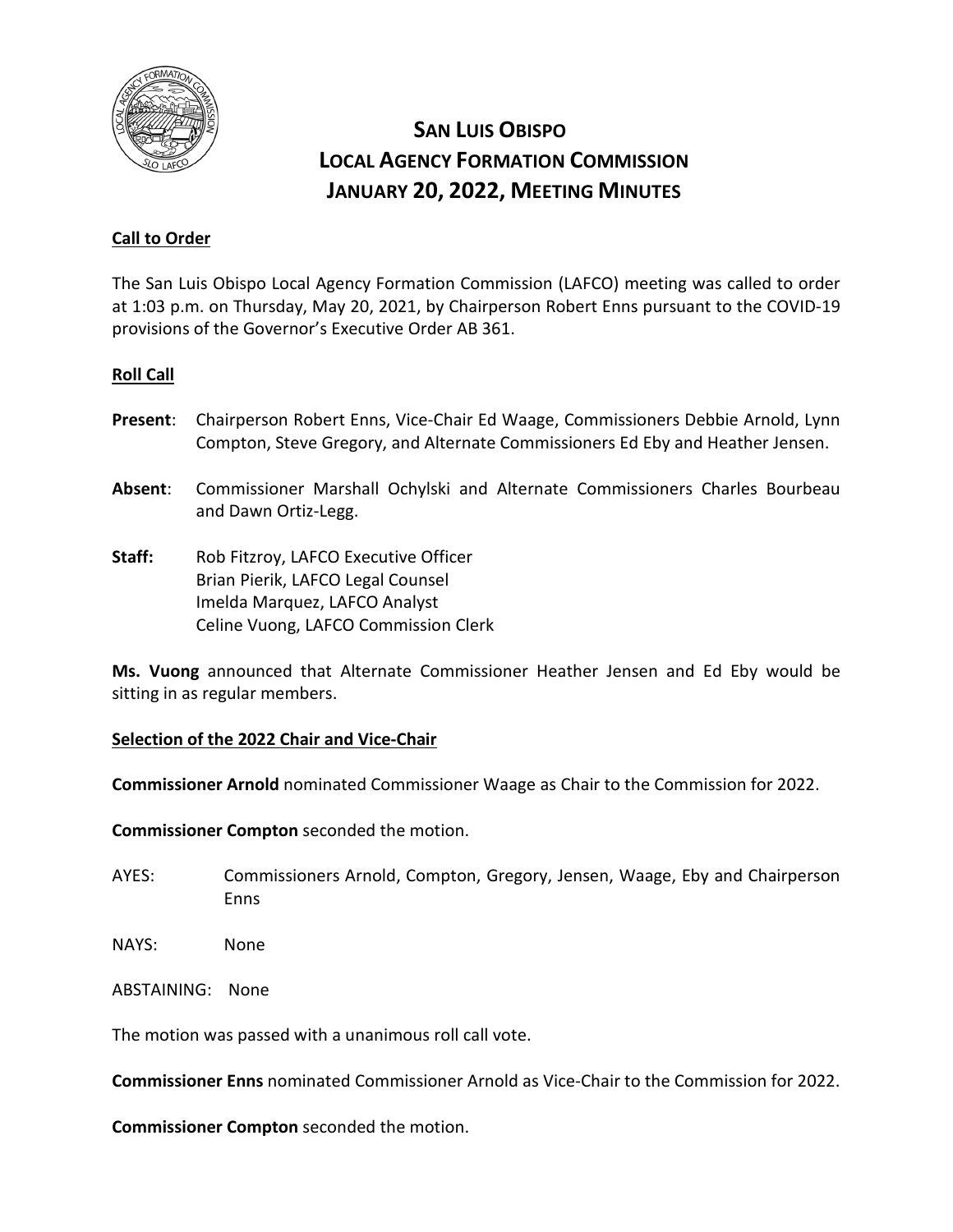AYES: Commissioners Enns, Compton, Arnold, Gregory, Jensen, Eby and Chairperson Waage

NAYS: None

ABSTAINING: None

The motion was passed with a unanimous roll call vote.

#### **Presentation of a Certificate of Appreciation to Chair Robert Enns for his service as Chair**

**Commissioners** thanked former Chairperson Enns for a great year of service.

**Approval of the Minutes**: November 18, 2021, (Regular & Special Meeting)

**Chairperson Waage** requested certain corrections to the minutes and announced the consideration of approval for the November 18, 2021, Regular and Special Meeting Minutes.

**Chairperson Waage** asked if any written or live non-agenda public comment requests were received.

**Ms. Marquez** reported that no written public comments were received and one public member attending the meeting wished to comment.

**Greg Greywall** expressed his frustration with trying to connect to the zoom meeting.

**Chairperson Waage** closed public comment and asked for a motion to approve the Minutes.

**Vice-Chair Arnold** motioned to approve the minutes.

**Commissioner Gregory** seconded the motion.

AYES: Commissioners Arnold, Gregory, Compton, Eby, Jensen, Enns, and Chairperson Waage

NAYS: None

ABSTAINING: None

The motion was passed with a unanimous roll call vote.

#### **Non-Agenda Public Comments**

**Chairperson Waage** asked if any written or live non-agenda public comment requests were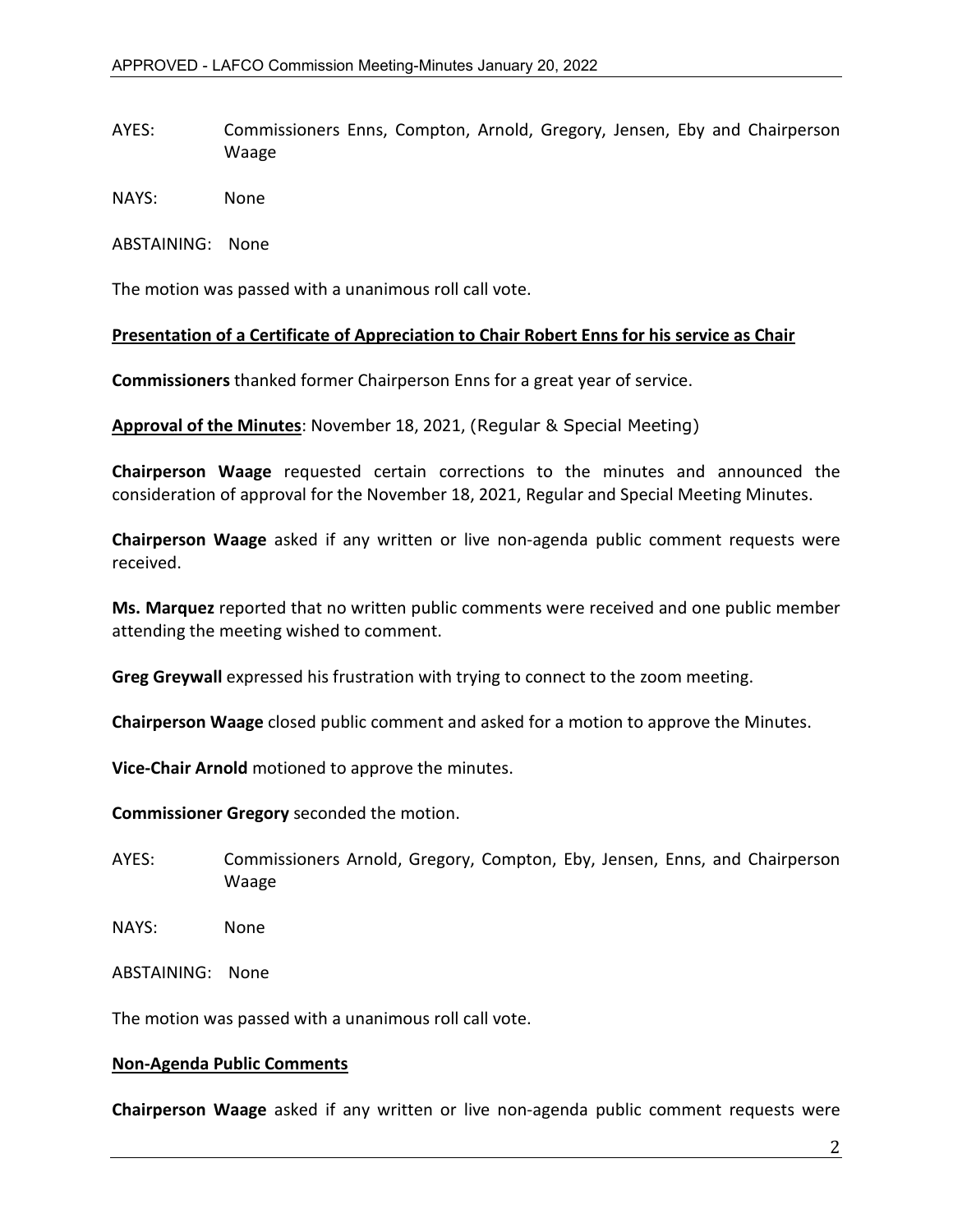received.

**Ms. Marquez** reported that no written public comments were received and one public member attending the meeting wished to comment.

**Greg Greywall** provided the Commission with his perspective on the Shandon San Juan Water District.

## **Consent**

**A-1:** Resolution Regarding Commission Meetings Held by Teleconference as Provided by AB 361 (Recommend Review and Approve)

**Chairperson Waage** asked if any written or live non-agenda public comment requests were received.

Seeing none, **Chairperson Waage** closed public comment and asked for a motion.

**Vice-Chair Arnold** motioned to approve the resolution.

**Commissioner Compton** seconded the motion.

- AYES: Commissioners Arnold, Compton, Eby, Enns, Gregory, Jensen, and Chairperson Waage
- NAYS: None
- ABSTAINING: None

The motion was passed with a unanimous roll call vote.

### **Informational Matters**

**B-1:** Notice of Petition of Application for Annexation #1 to Shandon-San Juan Water District (Receive and File)

**Mr. Fitzroy** presented the item.

**Commissioners** asked clarifying questions followed by **Chairperson Waage** opening public comment.

**Ms. Marquez** reported that no written public comments were received and one public member attending the meeting wished to comment.

**Greg Greywall** shared his perspective on the new annexation application and the recent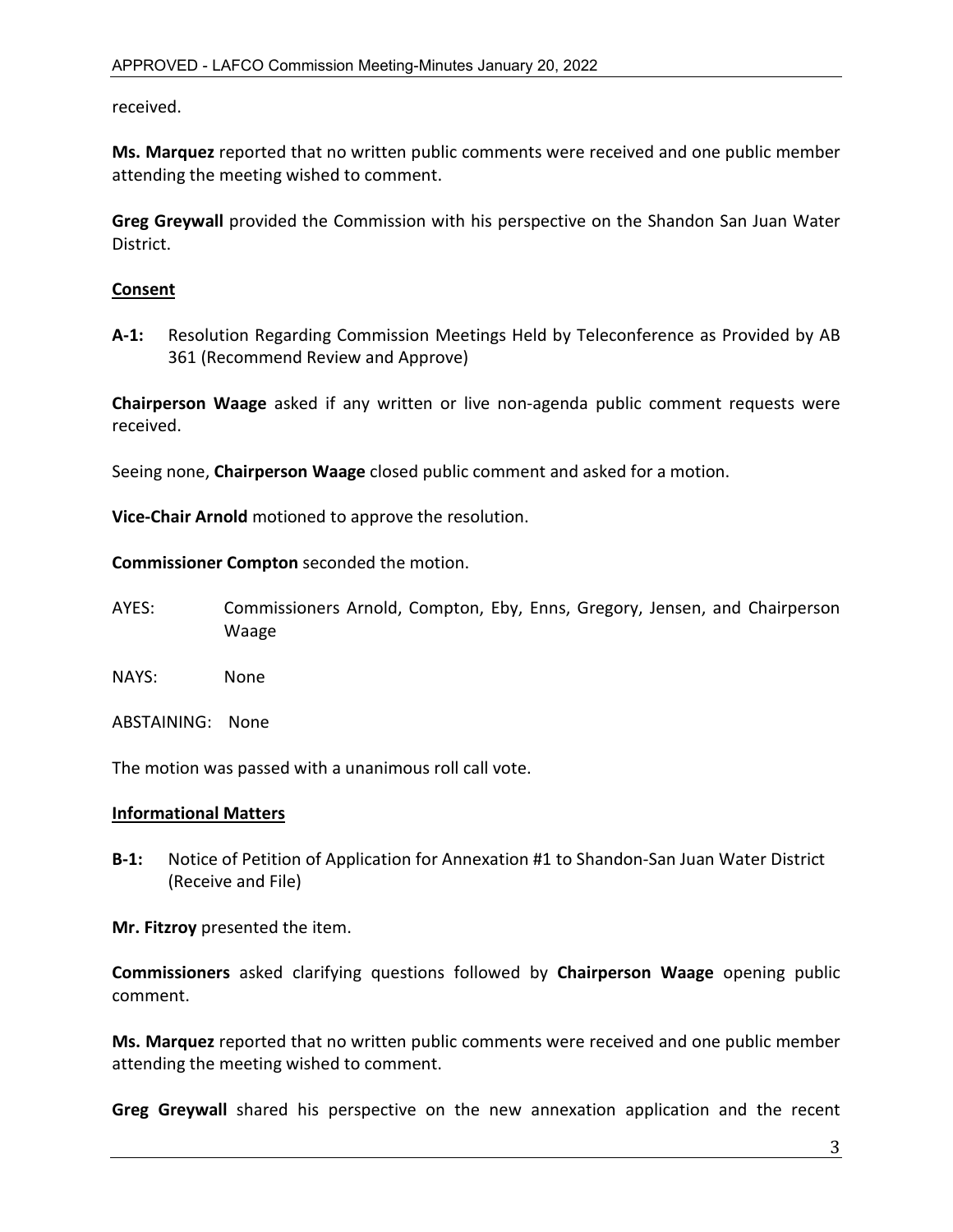detachments to the Shandon San Juan Water District.

**Chairperson Waage** closed public comment and announced the item was received and filed.

#### **Regular Matters**

**C-1:** Second Quarter Fiscal Year 2021-2022 LAFCO Budget Status Report (Recommend Review and Approve)

**Mr. Fitzroy** presented the item.

**Chairperson Waage** opened the item for Commissioner comments or questions, hearing none.

**Chairperson Waage** asked if any written or live comments from the public were received.

**Ms. Marquez** reported that there were no submitted or live public comment requests.

**Chairperson Waage** asked for any Commissioner questions or a motion.

**Commissioner Arnold** made a motion to approve staff recommendation.

**Commissioner Enns** seconded the motion.

- AYES: Commissioners Arnold, Enns, Compton, Eby, Gregory, Jensen, and Chairperson Waage
- NAYS: None

ABSTAINING: None

The motion passed with a unanimous roll call vote.

**C-2:** 2021 Annual Report and 2022 Proposed Work-Plan (Recommend Review and Approve)

**Mr. Fitzroy** presented the item.

**Chairperson Waage** opened the item for Commissioner comments.

**Commissioner Jensen** and **Chairperson Waage** expressed support for the new approach.

**Commissioner Enns** asked whether LAFCO has adequate staff for the workload.

**Mr. Fitzroy** responded to Commissioners.

**Chairperson Waage** asked if any written or live comments from the public were received.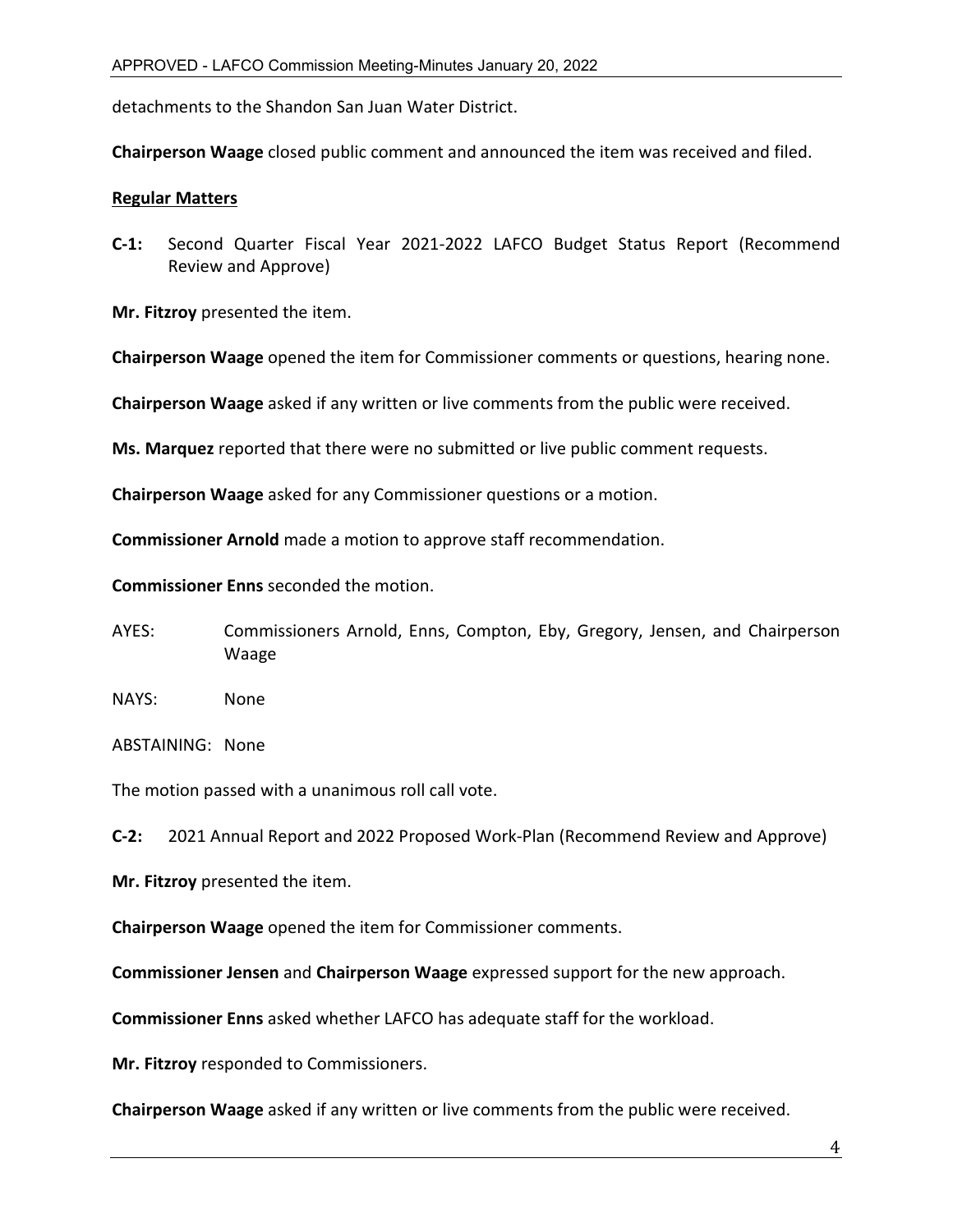**Ms. Marquez** reported that there were no submitted or live public comment requests.

**Chairperson Waage** asked for any Commissioner questions or a motion.

**Commissioner Arnold** made a motion to approve staff recommendation.

**Commissioner Gregory** seconded the motion.

AYES: Commissioners Arnold, Gregory, Compton, Eby, Enns, Jensen, and Chairperson Waage

NAYS: None

ABSTAINING: None

The motion passed with a unanimous roll call vote.

**C-3:** Sphere of Influence Amendment for the City of Morro Bay (Panorama Lots) LAFCO File No. 1-S-21 (Recommend Review and Approve)

**Mr. Fitzroy** and **Ms. Marquez** presented the item.

Following staff's presentation **Scot Graham**, City of Morro Bay Community Development Director, presented on behalf of the City.

**Chairperson Waage** opened the item for Commissioner comments.

**Commissioner Eby**, **Enns** and **Jensen** asked clarifying questions.

**Mr. Fitzroy** responded to questions and concerns.

**Chairperson Waage** mentioned he had a similar question to Commissioner Enns but that it had already been answered and that it appeared that the project would be more restricted under the City.

**Chairperson Waage** announced that a written public comments had been received and asked if there were any live comments from the public.

**Ms. Marquez** reported that there were several live public comment requests.

**Residents of Morro Bay** (listed below) provided public comment to the Commission. In summary, two expressed support on moving the lots into the Sphere of influence and the remaining comments expressed concern on the following topics; land slide risks, hazards, easements, Environmental Impact Report, LAFCO mission statements, history of landslides,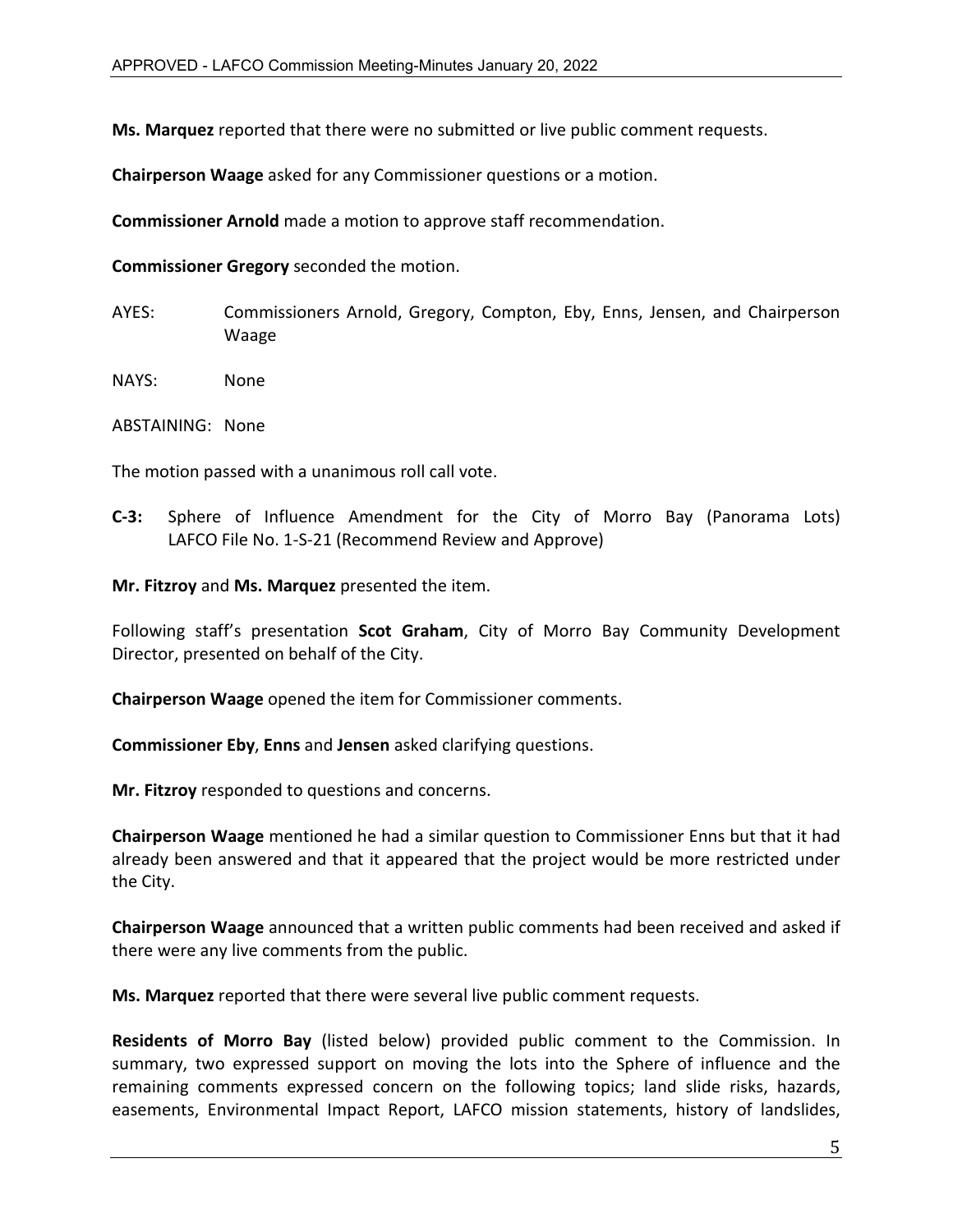urban sprawl. List of commenters on item C-3: Susan Hammond, Tina Metzger, Betty Winholtz, Donald Headland, Dan Stanley, Ric Deschler, Joel Thomas, Nancy Dickenson.

**Chairperson Waage** closed public comment and asked for any additional Commissioner questions or comments.

**Commissioner Ed Eby** expressed three points of concern towards the project.

**Commissioners Compton** and **Chairperson Waage** reiterated what the action was and addressed some confusion revolving the sphere amendment.

**Chairperson Waage** asked for additional comments or a motion.

**Commissioner Arnold** made a motion to approve action 1 of staff recommendation for CEQA compliance.

**Commissioner Enns** seconded the motion.

AYES: Commissioners Arnold, Enns, Compton, Jensen, and Chairperson Waage

NAYS: Commissioner Eby

ABSTAINING: None

The motion passed with five (5) ayes and one (1) nay.

**Mr. Fitzroy** clarified that Commissioner Gregory was no longer in attendance; therefore, he did not vote on this item and any that followed.

**Commissioner Arnold** made a motion to approve action 2 of staff recommendation for approval of the resolution.

**Commissioner Compton** seconded the motion.

AYES: Commissioners Arnold, Compton, Enns, Jensen, and Chairperson Waage

NAYS: Commissioner Eby

ABSTAINING: None

The motion passed with five (5) ayes and one (1) nay.

**C-4:** Consider Appointment of a Public Member to the Commission (Consider Appointment)

**Mr. Fitzroy** presented the item.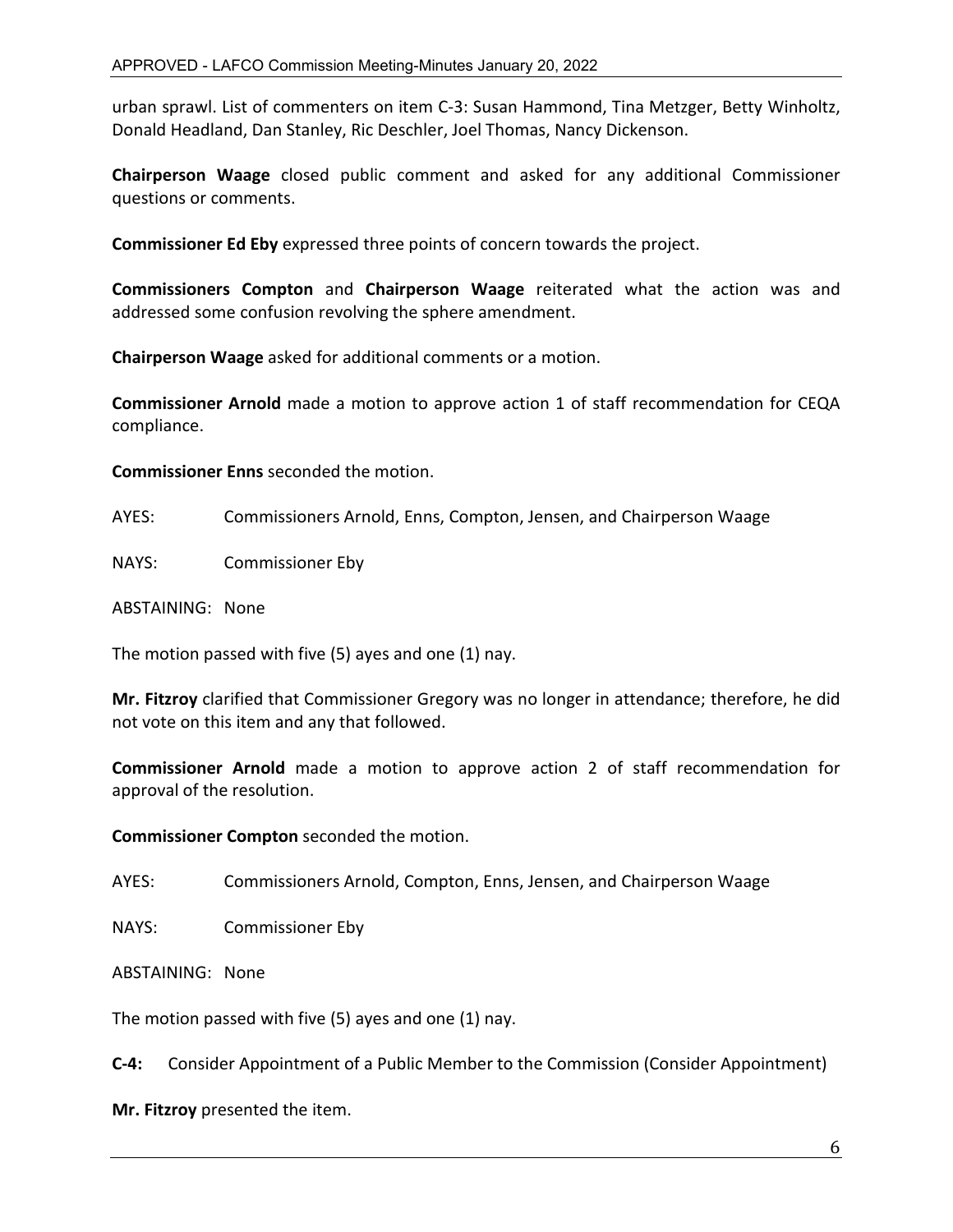**Chairperson Waage** allowed each of the two candidates (David Watson followed by Heather Jensen) to speak about themselves and their interest to serve on the Commission.

**Chairperson Waage** asked if any written or live comments from the public were received.

**Ms. Marquez** reported that there were no submitted or live public comment requests.

**Chairperson Waage** asked for any Commissioner questions or comments.

**Commissioner Compton, Enns, Arnold** and **Chairperson Waage** thanked both candidates and recommended Heather Jensen as the Regular Public member and David Watson as the Alternate Public Member.

**Chairperson Waage** asked for a motion.

**Commissioner Compton** made a motion to appoint Heather Jensen as the Regular Public Member.

**Commissioner Enns** seconded the motion.

AYES: Commissioners Compton, Enns, Eby, Arnold, and Chairperson Waage

NAYS: None

ABSTAINING: None

The motion passed with a unanimous roll call vote.

**Commissioner Arnold** made a motion to appoint David Watson as the Alternate Public Member.

**Commissioner Compton** seconded the motion.

AYES: Commissioners Arnold, Compton, Eby, Enns, and Chairperson Waage

NAYS: None

ABSTAINING: None

The motion passed with a unanimous roll call vote.

**Commissioner Comments:** None

**Legal Counsel Comments:** None